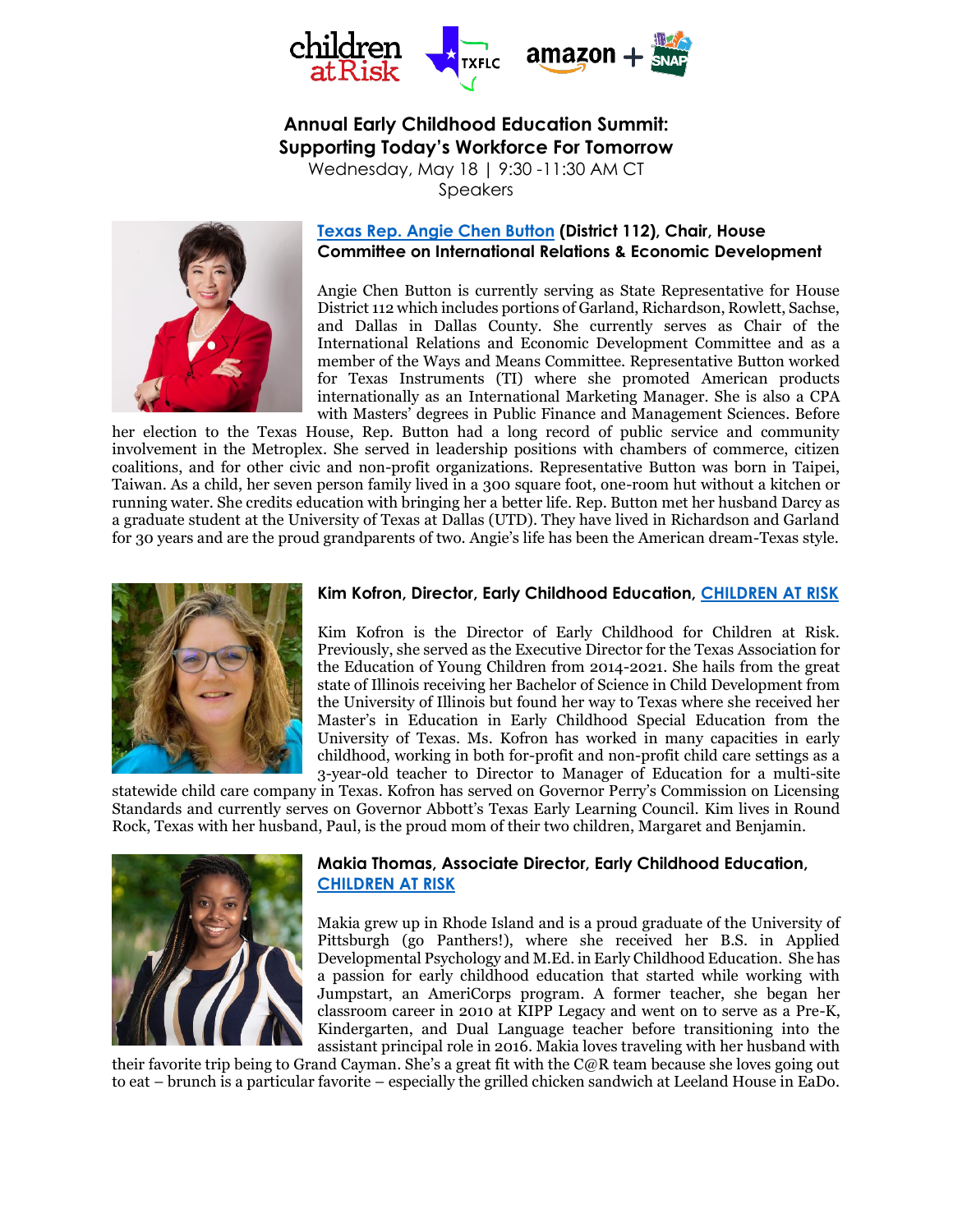

# **Cody Summerville, Executive Director, [Texas Association for the](http://www.texasaeyc.org/)  [Education of Young Children](http://www.texasaeyc.org/)**

Cody Summerville is the Executive Director of the Texas Association for the Education of Young Children (TXAEYC), a professional membership association that works to advance early childhood education and the early childhood workforce across Texas. He began his career as a kindergarten teacher and has served in a variety of roles within the early childhood programs, state government, and educational technology, each providing a unique opportunity to support the quality of early childhood education. During his time at the Texas Education Agency, Cody led the implementation

of the Preschool Development Grant Birth-Five, which increased coordination and collaboration across multiple state agencies with early childhood programming and engaged over 10,000 Texans in statewide strategic planning efforts. Most recently, Cody served as the Senior Content Expert at Hatch Early Learning where he was responsible for designing child facing technology that supported data-driven instruction in prekindergarten and kindergarten classrooms. In addition to professional roles, Cody has served in several leadership roles such as Chair of NAEYC's Young Professionals Advisory Council and Board Member for TXAEYC.



#### **Krista Olson, Research and Policy Associate, Center for the Study of Child Care Employment, [UC Berkeley](https://www.berkeley.edu/)**

Krista Olson is a Research and Policy Associate at the Center for the Study of Child Care Employment at UC-Berkeley. Krista's work at CSCCE focuses on multi-state research about the systems and policies that shape the work and lives of the early care and education workforce. Her recent work has focused on collecting and sharing how agencies use public funds to support and reward the workforce (the Compensation Strategies Database). She coauthored the most recent Early Childhood Workforce Index. Prior to joining CSCCE, Krista worked as a researcher on large-scale evaluations of policies

and programs in education and labor for state, federal and nonprofit clients. Krista holds a bachelor's degree in Psychology from Wellesley College and a master's degree in Comparative Human Development from the University of Chicago. Krista lives in San Francisco with her husband and enjoys making pottery and attending local arts events in her spare time.



#### **Marica Cox Mitchell, Senior Director, Early Learning, [Bainum](https://bainumfdn.org/)  [Family Foundation](https://bainumfdn.org/)**

Marica Cox Mitchell is Senior Director, Early Childhood for the Bainum Family Foundation, where she leads the Foundation's efforts to build quality, comprehensive early childhood services in the District of Columbia and in other communities throughout the country. Before joining the Foundation, Cox Mitchell worked for the National Association for the Education of Young Children (NAEYC), where she most recently served as Deputy Executive Director, Early Learning Systems. In this role, she led a portfolio encompassing public policy and advocacy, accreditations of early learning

programs, higher education accreditation and the Power to the Profession initiative. Prior, was Senior Director, NAEYC Accreditation for Higher Education Programs. She also worked for the District's Office of the State Superintendent of Education from 2009 to 2012 — serving as Director, School Preparedness Division and Supervisor, Professional Development Unit. She began her career as a teacher — working in various early learning settings as well as with young children birth through age 8. Cox Mitchell holds a Master of Science in Educational Administration as well as a Bachelor of Arts in Early Childhood Education.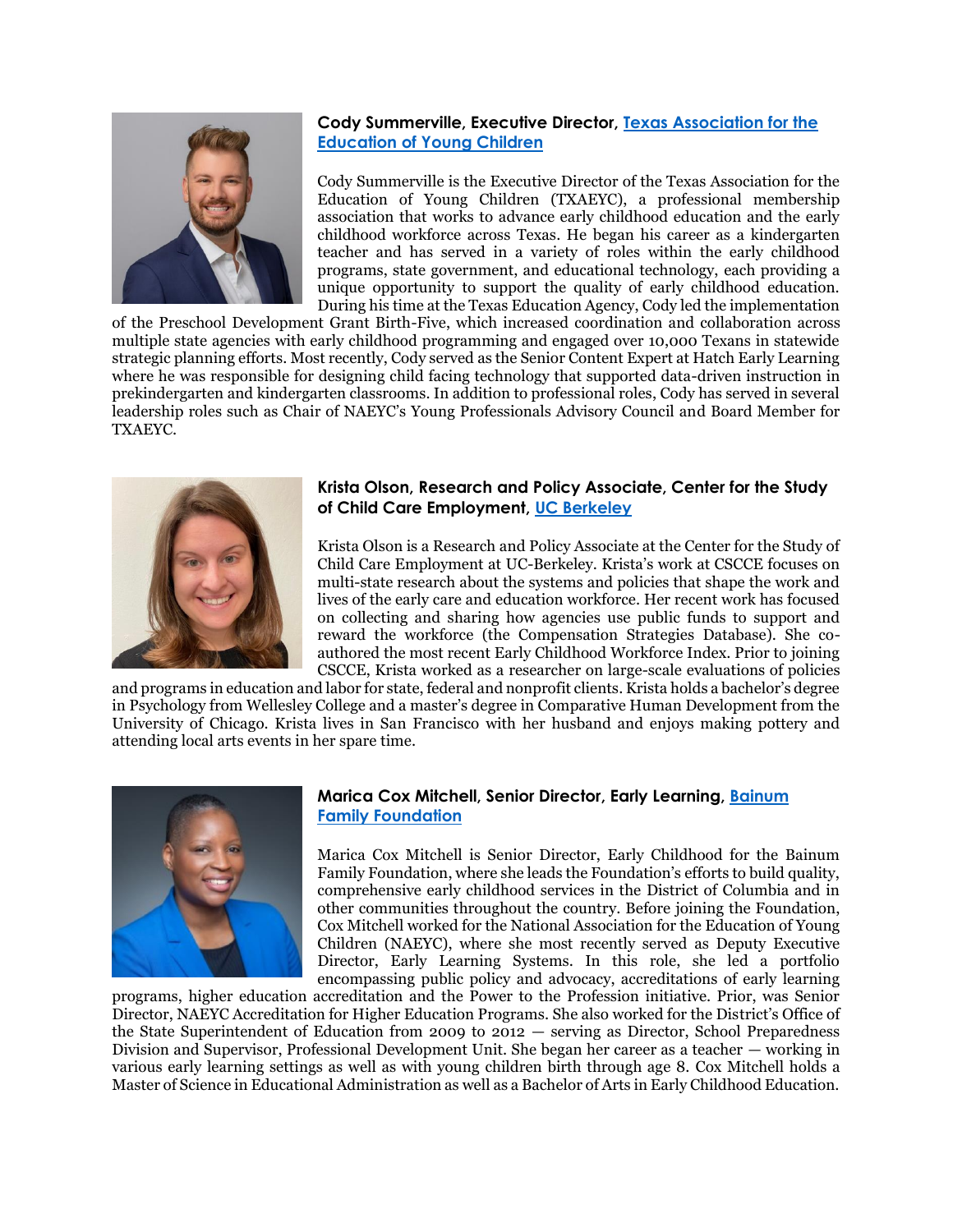

#### **Dr. Rania Salman, Associate Professor and Assistant Department Chair, [Child Care and Development, Austin Community College](https://www.austincc.edu/academic-and-career-programs/areas-of-study/education/child-care-and-development)**

Dr. Rania Salman is an Associate Professor and the Assistant Department Chair of Child Care and Development at Austin Community College. She received her B.S.Ed. from Baylor University and both of her graduate degrees from the University of North Texas. Rania was born in Beirut, Lebanon, but has been a "native" Texan for over three decades. Rania studies the intersections of race, ethnicity, gender, and sexuality, and how these impact young children, their families, and the early childhood community. Her current professional interests center on developing inclusive polices for

classrooms and centers. Dr. Salman's energy comes from mentoring her students, as well as any individual interested in early childhood, and is consistently kept on her toes by her partner, Scott, their 3 year-old daughter, Cami, and their rescue pup, Baylor.



#### **Catherine O'Brien, ABD, Lecturing Professor, Texas A&M San Antonio; Vice President of Advocacy and Public Policy, [TXAEYC](http://www.texasaeyc.org/)**

Catherine has worked in the field of early childhood education for 25 years. She is a Lecturer in the Department of Educator and Leadership Preparation at Texas A&M University San Antonio. Holding a BA in ECE and Business Administration, MA in Education emphasizing Early Childhood, pursuing an Ed.D. in Teaching and Learning, Catherine is also a lifelong learner, passionate about supporting educators. Her roles as the VP of Advocacy and Public Policy for TXAEYC and the Past-President of the SA Chapter of the TXAEYC, allows her to stay abreast of and active in public policy and

advocacy efforts in the early childhood field. Catherine's research areas of interest include advocacy, developing apprenticeship programs around the state, workforce compensation, early childhood degree articulation, access to affordable high-quality early childhood education for all children and families, cooperative learning, and developing ecologically sustainable community partnerships.



# **Dr. Sharla Snider, Professor and Interim Chair, [Texas Wom](https://twu.edu/)an's [University](https://twu.edu/)**

Sharla Snider was a classroom teacher of young children and library media specialist in the state of Texas prior to her appointment in higher education. This academic year marks 35 years of service in education. At Texas Woman's University, she teaches students in early childhood development and education at undergraduate, master's, and doctoral levels. Her research interests involve understanding the nature of emerging technologies in the lives of young children in home, school, and community settings. Additionally, she is interested in how technological teaching practices in

higher education enable and empower the core academic mission of teaching, learning, research, and scholarship. She has secured and directed several grant projects including awards from the United States Department of Education and the Corporation for Public Broadcasting to examine these issues. Dr. Snider has presented at numerous state, national and international conferences such as the American Osteopathic Pediatric Annual Conference and the American Educational Research Association Conference. Her work can be found in various journals, textbooks, and annuals including Case Studies for Integrating Technology, Contemporary Issues in Early Childhood Education, and Mobile Pedagogy and Perspectives on Teaching and Learning. She is currently serving as Professor and Interim Chair for the Department of Literacy and Learning where the degrees for Early Childhood Education are housed.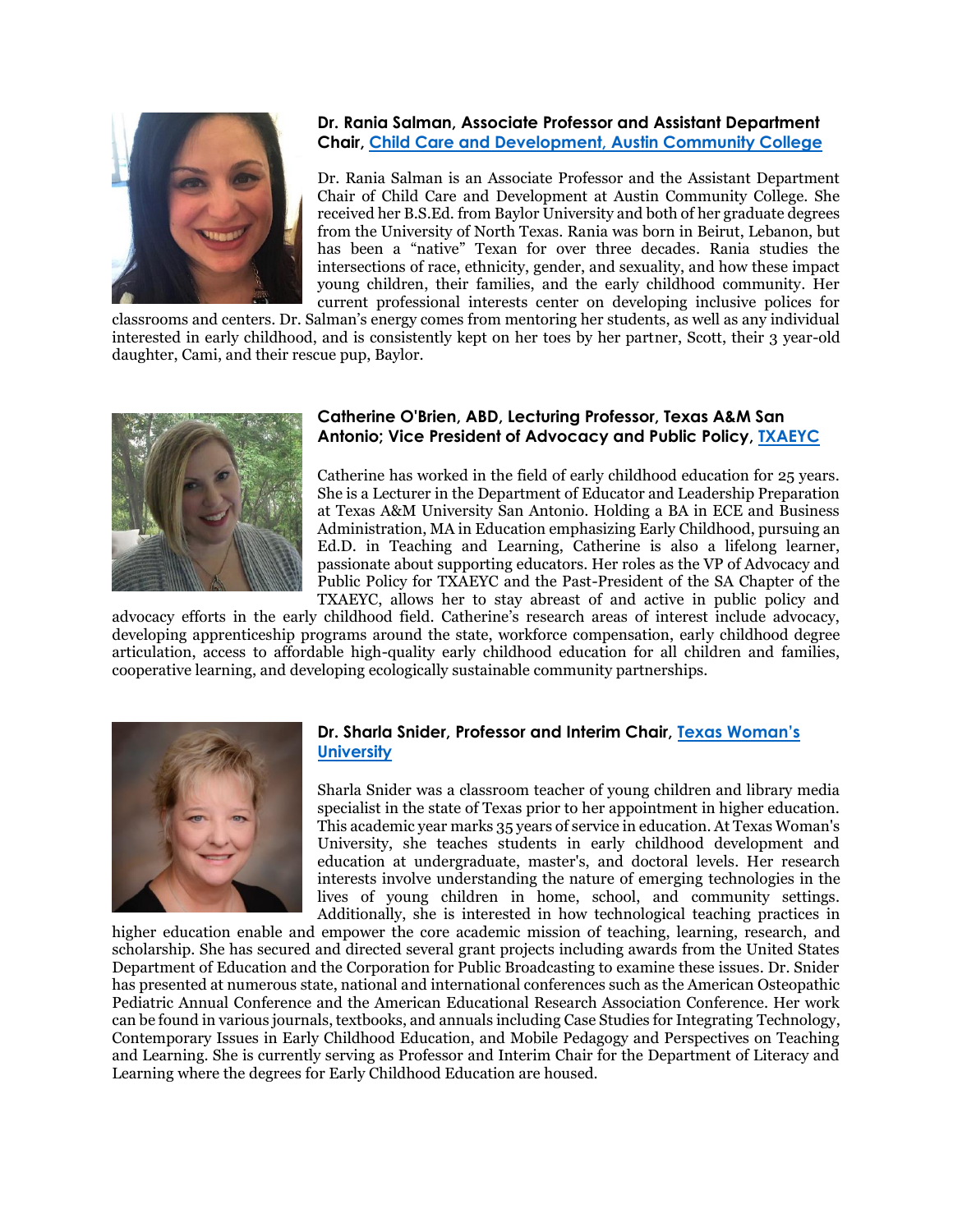

# **Dr. Jennifer Quong, Visiting Assistant Professor, [Texas Wom](https://twu.edu/)an's [University](https://twu.edu/)**

Jennifer Quong, PhD is a Visiting Assistant Professor in the Department of Literacy and Learning at Texas Woman's University. She teaches undergraduate students and is working on educational partnerships. She joins as the BS in Early Childhood Education degree is being created and implemented. Her passion is providing high quality care and education to young children through teacher education.

Dr. Quong began her career with the Dallas ISD's Regional Day School Program for the Deaf as a preschool deaf education teacher and parent advisor collaborating with ECI. Dr. Quong was also the Texas Rising Star Mentor for Workforce Solutions Texoma, and is currently the chairperson for the Region X Head Start/Early Head Start Education Advisory Council. She began teaching in higher education at Grayson college and was the program director for the child development program and spearheaded their NAEYC accreditation twice.



# **Kolby Monnig, State Director, TX, [Council for A Strong America](https://www.strongnation.org/)**

Kolby Monnig joined Council for a Strong America in 2020, and currently serves as Texas State Director. Kolby brings a decade worth of experience engaging her community to get involved in issues important to them and having their voice heard at the Texas State Capitol. Kolby's career began in Education, helping to shape and write policy in the Texas Legislature. She has served as a campaign manager for local and statewide campaigns, where she gathered knowledge of fundraising, community engagement, leadership and overall management skills. Kolby understands what it takes to make a difference in her community by identifying ways to improve the lives of every

Texan. She spends her spare time giving presentations in her community on the topics of citizen lobbying and voter registration. She is a proud graduate of Austin Community College and has served on their alumni board as secretary. She was appointed to the Quality of Life for Students Committee at City Hall by Austin City Council, is recognized by the Department of Defense as a defender of veteran causes, and is a graduate of the distinguished program, Leadership Women. She is currently wrapping up her degree in Sociology with a focus on social inequality at Texas Woman's University.



# **Jim Spurlino, President and CEO, Spurlino Materials, CSA Board, [PN3 Policy Impact Center](https://pn3policy.org/)**

Jim Spurlino is the former CEO and owner of Spurlino Materials, a nationally recognized construction materials company with plants in Ohio, Kentucky, and Indiana, as well as a national division operating throughout the U.S. The company was founded in 2000 and grew to 12 plants and 200 employees. He is the author of Business Bullseye, a book written for entrepreneurs and Csuite executives looking for the tools, insight, and guidance to launch their business to new heights. His latest book, Losing Our Elections, is due out in the fall of 2022 and captures what life is really like for political candidates as

well as a compelling roadmap for getting our country back on track. He is active in and supportive of many early childhood initiatives and organizations. This is includes currently serving on the Boards of Every Child Succeeds, Ready Nation, Council for a Strong America, The Prenatal-To-Three Policy Impact Center, and Ohio Kids First. Jim graduated from the University of Dayton with a B.S. in Business Administration and a M.B.A.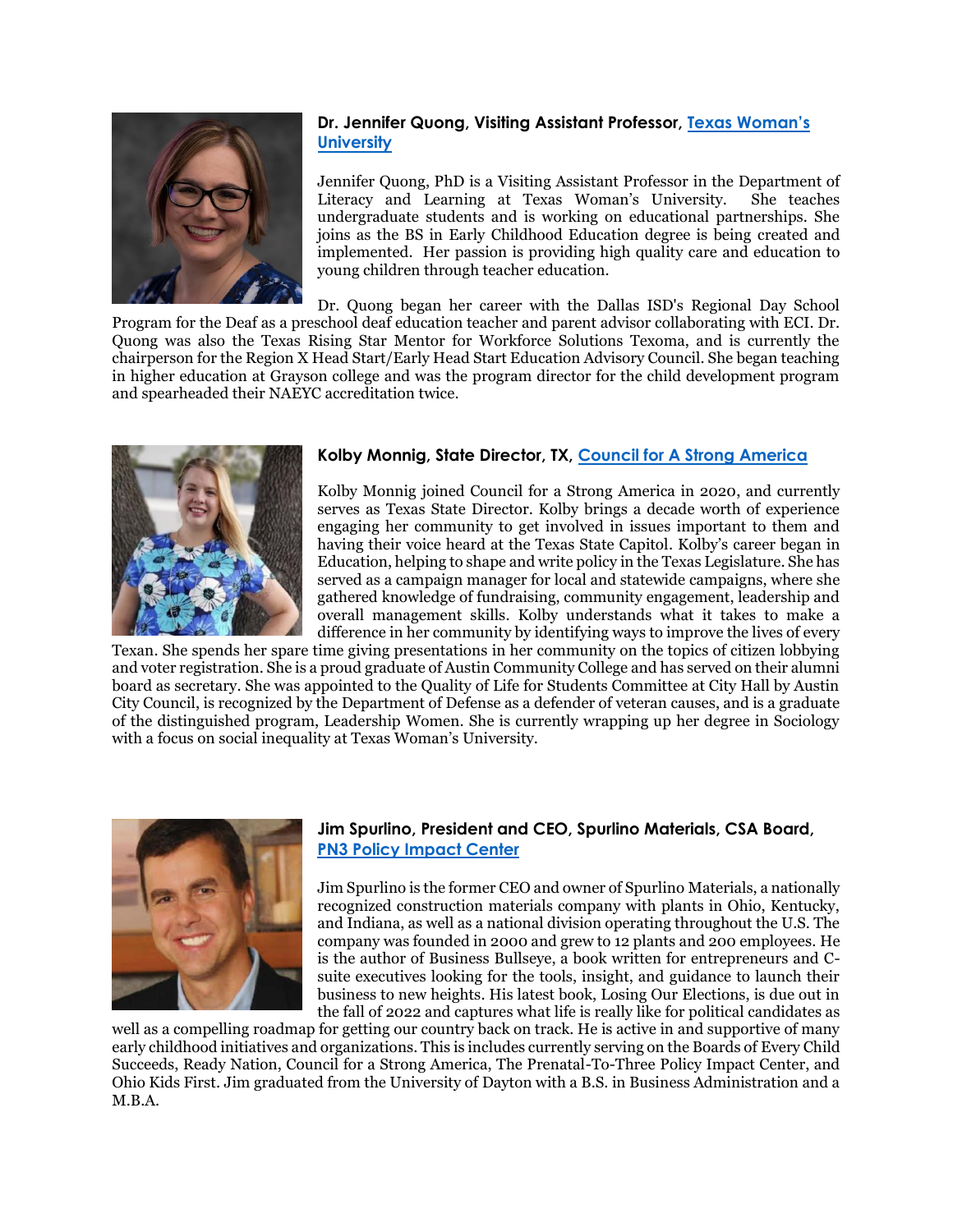#### **Nancy Fishman, National Director, [Ready Nation](https://www.strongnation.org/readynation)**

Nancy Fishman started at ReadyNation in 2015 and, as National Director, leads this business leader network of approximately 3,000 cross-sector executives. Since 2006, ReadyNation has supported its members to encourage increased public investments in education (from "cradle to career"). Our core work promotes public policies and programs that build a stronger workforce and economy through smart investments in infants, toddlers, older children and families. Prior to joining ReadyNation, Nancy was the State Director of the Pennsylvania Governor's Early Learning Investment Commission. The Commission, composed of 75 senior-level

business executives across the commonwealth, supports public investment in high-quality early care and education as a workforce and economic development strategy. Previously, Nancy was the Director of Success By 6, the early childhood initiative of the United Way of Carlisle and Cumberland County, Pennsylvania. Nancy served for 12 years as an elected school board member in PA.



# **Leila Melendez, CEO, [Workforce Solutions Borderplex](http://www.borderplexjobs.com/)**

Leila Melendez is CEO of Workforce Solutions Borderplex, a Texas Workforce Commission network partner. She works closely with local businesses, educators, community partners, and economic developers to improve our region's skills & competitiveness. Leila has been with WSB for seven years and began her role as CEO at the start of the pandemic. Over the last two years as CEO, she has led Workforce Solutions through a leadership change and a significant economic disruption with agility, innovation, and inspiration.



#### **Aaron Demerson, Commissioner Representing Employers, [Texas](https://twc.texas.gov/commissioners)  [Workforce Commission](https://twc.texas.gov/commissioners)**

Aaron Demerson currently serves as the Commissioner Representing Employers for the Texas Workforce Commission. Governor Greg Abbott appointed him to the three-member Commission on August 20, 2019 and reappointed him in February 2021. He was confirmed by the Texas Senate on April 28, 2021. In his role, Commissioner Demerson serves as an advocate for over 620,000 Texas employers and over 3 million small businesses. Commissioner Demerson's team is devoted to serving as a key resource for all Texas employers. His office provides a variety of tools including

employment law conferences, and an employer hotline to help businesses grow and thrive in Texas. Demerson is also devoted to supporting the workforce, economic development, and education efforts that help ensure the skilled workforce that Texas employers demand. Demerson was also appointed Chair of the Governor's Advisory Council on Cultural Affairs by Governor Abbott in November 2019. This advisory council is charged with raising public awareness of major issues affecting the state due to the rapid growth of the state's Hispanic population and other issues resulting from changes in demographics. Prior to his appointment, Commissioner Demerson was the Director of the Office of Employer Initiatives at the Texas Workforce Commission. Prior to employment at the Texas Workforce Commission, he served as a Senior Advisor to Governor Rick Perry and Executive Director of the Economic Development & Tourism Division in the Governor's Office, leading a team that marketed the State of Texas as a premier destination for both business and travel. He has also served as the Director of Business Development, the Director of Administration, and managed the Finance Division for the Texas Economic Development Agency. In addition, Demerson managed the state's innovative prepaid tuition program (formerly-The Texas Tomorrow Fund) at the State Comptroller's Office and was employed as a Commercial Finance Analyst and